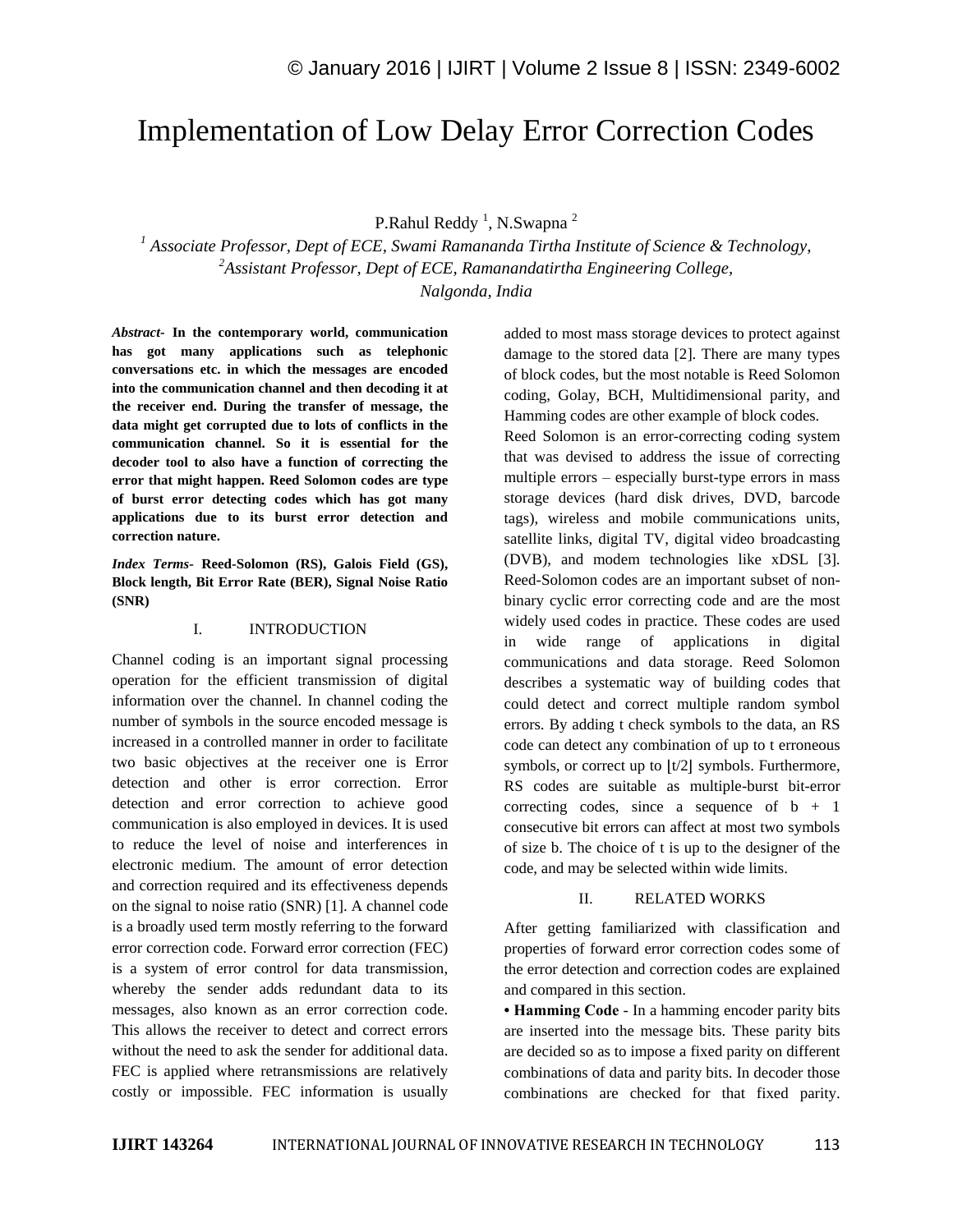Accordingly decoder parity bits are set. Binary equivalent of this combination decides the location of the error. Then that particular bit is flipped to correct the data. Hamming code is a single error correction code. Double errors can be detected if no correction is attempted.

• **Berger Code** - Berger code is a unidirectional error detection code. It means it can only detect error either '1' flipped to '0' or '0' flipped to '1' but not both in a single code. If designed for detecting errors with '1' flipped to '0' then binary equivalent of number of 0s in the message is sent along with the message. Similarly when design for detecting '0' flipped to '1' error binary equivalent of the number of 1s in the message are sent along with the message. Decoder compares the number of 0s or 1s as per the design with the binary equivalent received. Mismatch between the two indicates the error. It can be used where error is expected to be unidirectional.

• **Constant weight code** -In this code a valid code word always have a constant weight. It means number of 1s in a valid code word is fixed. Hence any variation in this is an indication of error. It is simple but not efficient way of encoding as multiple errors can cancel out each other.

**• M out of N code** - In an M out of N encoder message is mapped to a N bit code word having M number of 1s in it. The N-M bits of message are appended with additional M number of bits which are used to adjust the number of 1s in the code. If the message consists of no 1s in it then all the M bits are set to '1'. It is also not an efficient code in terms of coding rate.

**• Erasure code** - Erasure means error when its location is known in advance from previous experience. Erasure code is able to correct such errors. In this type of code the decoder circuit does not need an error locator as it is already known. Hence only error magnitude is calculated by the decoder to correct the erasure.

**• Low Density Parity check code** - Low density parity check code is a linear block code. The message block is transformed into a code block by multiplying it with a transform matrix. Low density in the name implies low density of the transform matrix. That means number of 1s in the transform matrix is less. It is the best code as far as the coding gain is concerned but encoder and decoder design is complex. Mainly used in Digital Video Broadcasting.

**• Turbo Code** - It is a convolutional code. Encoding is simple convolutional encoding. It is defined by (n, k, l) turbo code where n is the number of input bits, k is the number of output bits and l is the memory of the encoder. Decoding is done in two stages. First one is soft decoding stage then a hard decoding stage. It has very good error correcting capability i.e. coding gain. The main drawback is that it has low coding rate and high latency. Hence it is not suitable for many applications. But in case of satellite communication as the latency due to the distance itself is so high this additional latency is negligible. Hence it is used mainly in satellite communication.

**• Reed Solomon Code** - Reed Solomon code is a linear cyclic systematic non-binary block code. In the encoder Redundant symbols are generated using a generator polynomial and appended to the message symbols. In decoder error location and magnitude are calculated using the same generator polynomial. Then the correction is applied on the received code. Reed Solomon code has less coding gain as compared to LDPC and turbo codes. But it has very high coding rate and low complexity. Hence it is suitable for many applications including storage and transmission.

# III. PROPOSED REED SOLOMON CODES

In this section the encoder and decoder of REED SOLOMON is explained with the help of block diagrams.

**Encoder hardware:** The pipelined calculation performed using the conventional encoder circuit shown in Fig. 1. All the data paths shown provide for 4-bit values. During the message input period, the selector passes the input values directly to the output and the AND gate is enabled. After the eleven calculation steps shown above have been completed (in eleven consecutive clock periods) the remainder is contained in the D-type registers. The control waveform then changes so that the AND gate prevents further feedback to the multipliers and the four remainder symbol values are clocked out of the registers and routed to the output by the selector.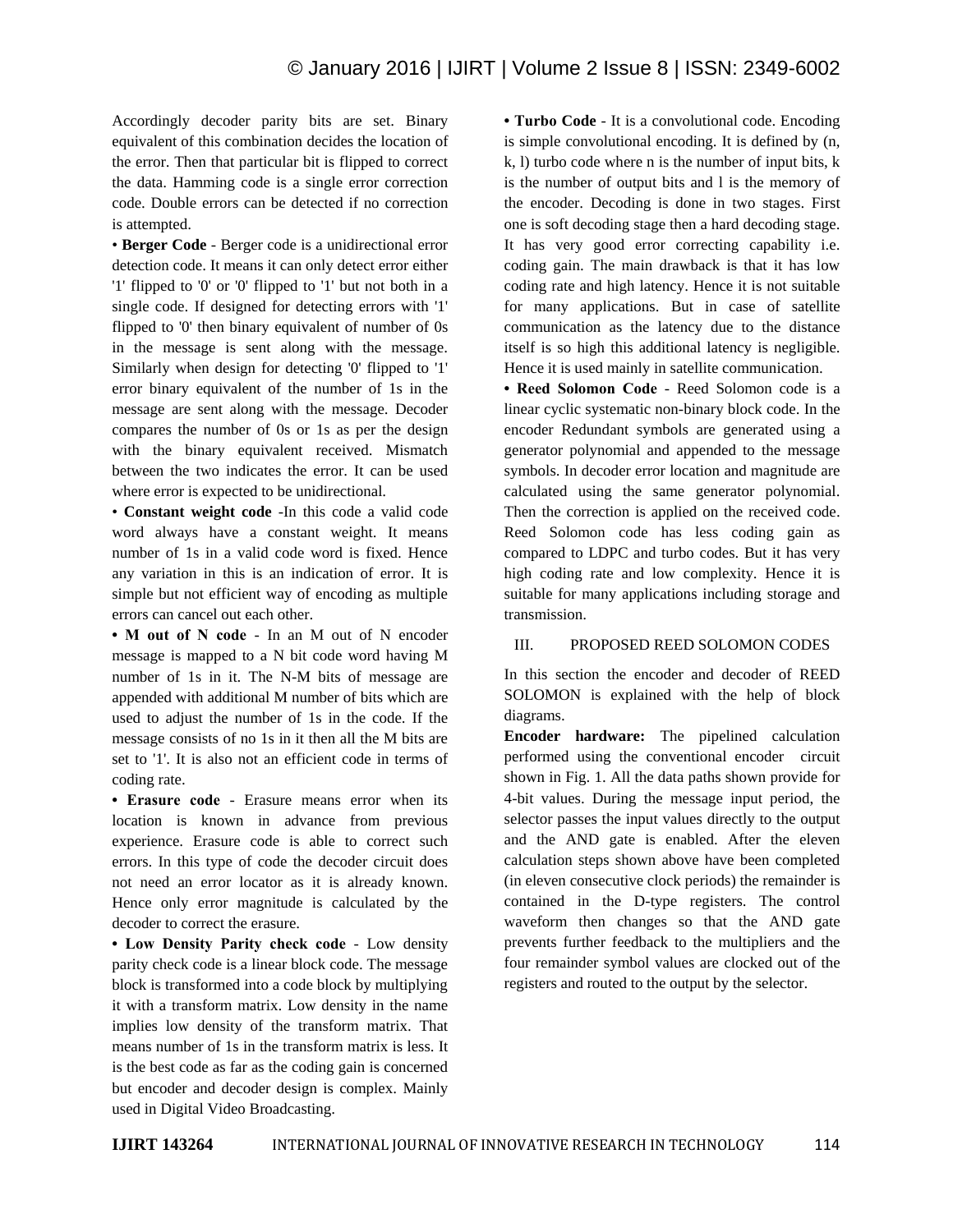



**Galois field adders**: The adders of Fig. 1 perform bit-by-bit addition modulo-2 of 4-bit numbers and each consists of four 2-input exclusive-OR gates. The multipliers, however, can be implemented in a number of different ways.

**Galois field constant multipliers**: Since each of these units is multiplying by a constant value, one approach would be to use a full multiplier and to fix one input. Even though a full multiplier is significantly more complicated, with an FPGA design, the logic synthesis process would strip out at least some of the unused circuitry.

**Dedicated logic constant multipliers**: For the logic circuit approach, we can work out the required functionality by using a general polynomial representation of the input signal  $a3\alpha^3 + a2\alpha^2 + a1\alpha$ +a0. This is then multiplied by the polynomials denoted by the values 15, 3, 1 and 12 from Table 1.

| index                                  | polynomial                         | binary | decimal                 |
|----------------------------------------|------------------------------------|--------|-------------------------|
| form                                   | form                               | form   | form                    |
| $\bf{0}$                               | 0                                  | 0000   | $\bf{0}$                |
|                                        | 1                                  | 0001   | 1                       |
|                                        | α                                  | 0010   | $\overline{2}$          |
| $\frac{\overline{\alpha}^0}{\alpha^1}$ | $\alpha^2$                         | 0100   | $\overline{4}$          |
| $\alpha^3$                             | $\alpha^3$                         | 1000   | $\overline{\mathbf{8}}$ |
| $\alpha^4$                             | $\alpha + 1$                       | 0011   | $\overline{\mathbf{3}}$ |
|                                        | $\alpha^2 + \alpha$                | 0110   | 6                       |
| $\frac{\alpha^5}{\alpha^6}$            | $\alpha^3 + \alpha^2$              | 1100   | 12                      |
| $\alpha^7$                             | $\alpha^3 + \alpha + 1$            | 1011   | 11                      |
| $\alpha^8$                             | $\alpha^2+1$                       | 0101   | 5                       |
|                                        | $\alpha^3 + \alpha$                | 1010   | 10                      |
| $\frac{\alpha^9}{\alpha^{10}}$         | $\alpha^2 + \alpha + 1$            | 0111   | 7                       |
| $\frac{1}{\underline{\alpha}^{11}}$    | $\alpha^3 + \alpha^2 + \alpha$     | 1110   | 14                      |
| $\alpha^{12}$                          | $\alpha^3 + \alpha^2 + \alpha + 1$ | 1111   | 15                      |
| $\alpha^{13}$                          | $\alpha^3 + \alpha^2 + 1$          | 1101   | 13                      |
| $\alpha^{14}$                          | $\alpha^3+1$                       | 1001   | 9                       |

This involves producing a shifted version of the input for each non-zero coefficient of the multiplying polynomial. Where the shifted versions produce values in the  $\alpha^6$ ,  $\alpha^5$  or  $\alpha^4$  columns, the 4-bit equivalents (from Table 1) are substituted. The bit values in each of the  $\alpha^3$ ,  $\alpha^2$ ,  $\alpha^1$  and  $\alpha^0$  columns are then added to give the required input bit contributions for each output bit.

**Look-up table constant multipliers:** Alternatively, each multiplier can be implemented as a look-up table with  $2m = 16$  entries. The entry values can be obtained by cyclically shifting the non-zero elements from Table 1 according to the index of the multiplication factor.

**Code shortening**: For a shortened version of the (15, 11) code, for example a (12, 8) code, the first three terms of the message polynomial, equation (10), would be set to zero.

The arrangement of the main units of a Reed-Solomon decoder reflects, for the most part, the processes of the previous Section



Fig. 2- Main processes of a Reed-Solomon decoder Thus, in Fig. 2, the first process is to calculate the syndrome values from the incoming code word. These are then used to find the coefficients of the error locator polynomial  $\Lambda_1$  ....  $\Lambda_{\rm v}$  and the error value polynomial  $\Omega_0$  ....  $\Omega_{v-1}$  using the Euclidean algorithm. The error locations are identified by the Chien search and the error values are calculated using Forney's method. As these calculations involve all the symbols of the received code word, it is necessary to store the message until the results of the calculation are available. Then, to correct the errors, each error value is added (modulo 2) to the symbol at the appropriate location in the received code word.

#### IV. SIMULATION RESULTS

**Reed Solomon Error Probability**: Reed Solomon codes are mainly used for burst error correction. However the code has its own error correcting capability. So, the error probability plays a crucial role in saving our time detecting and correcting the